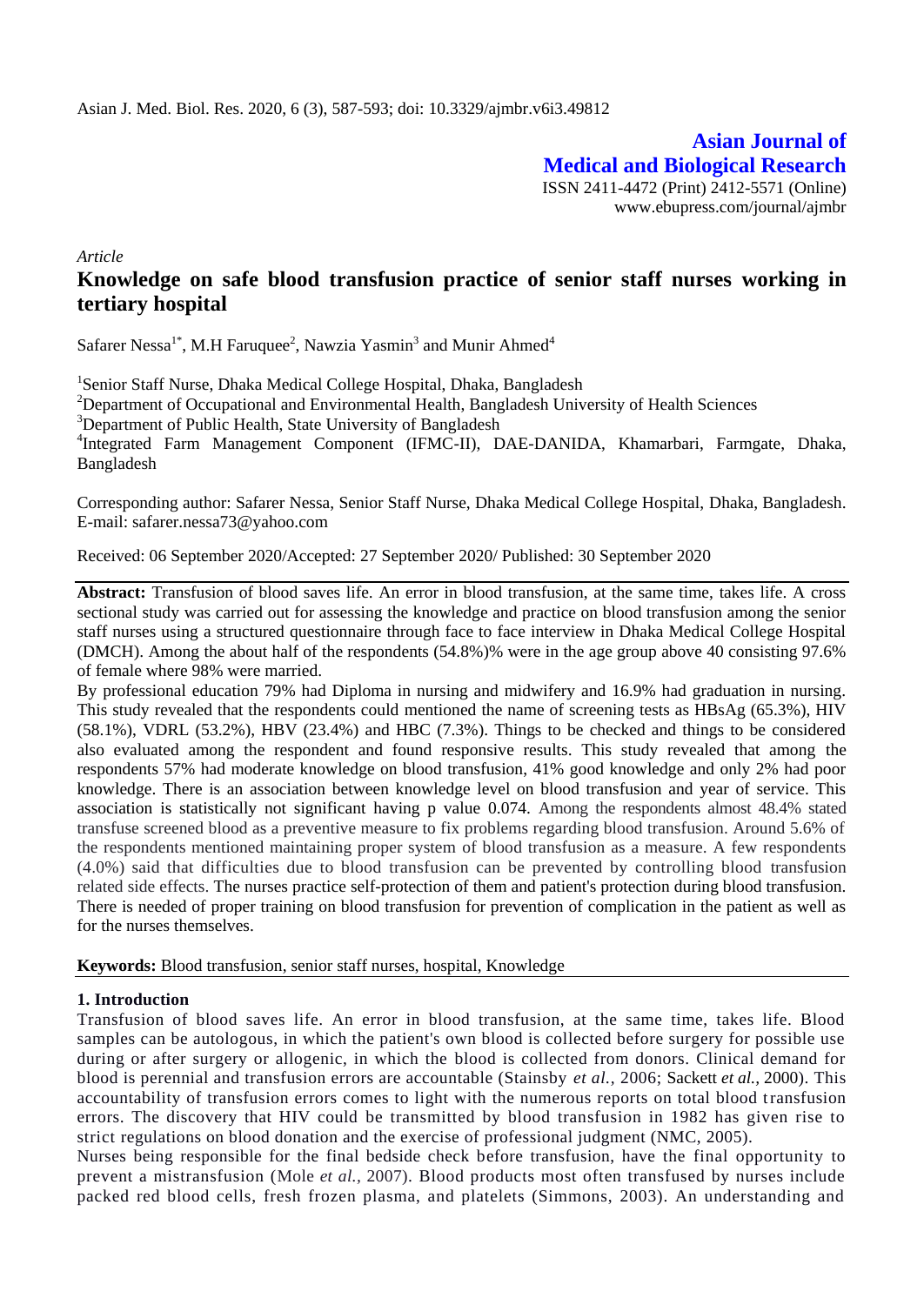knowledge of the pathophysiology of transfusion reactions, symptoms and treatment is essential to safely administer and monitor transfusions (Labovich, 1997). A Failure Mode and Effect Analysis (FMEA) on the blood transfusion process to reduce the risk of problems inherent in the procedure has been developed recently to aid nurse decision making in the transfusion process (Burgmeier, 2002). Measures have been developed to analyze results and FMEA has been a valuable tool for error-trapping in the blood transfusion process. Transfusion error, resulting in the patient receiving the incorrect blood component, remains the largest risk related to transfusion. Nurses can increase compliance in high-risk areas of the transfusion process and reduce the potential for errors by developing accessible blood transfusion policies, auditable performance standards and training, and educational initiatives (Gray *et al.,* 2005). A Study to assess the effect of a simple intervention in the form of a tag on blood bags positioned in such a way that the nurses required to remove the tag to spike the unit reminding nurses to check the patient's wristband has shown that such a simple intervention is ineffective and there is a need for more stringent practice guidelines for the nurses. Recently published guidelines highlight that most serious transfusion complications occur within the first fifteen minutes of transfusion and a close monitoring has been recommended before and fifteen minutes after commencement of each unit of blood (Rowe, 2000).The guidelines also recommend careful monitoring in the areas of sample collection, pre-administration checking to avoid adverse reactions (Hainsworth, 2004).

A nurse, by profession has opportunities to establish policies and procedures, design nursing practices, and educate staff to help avoid blood transfusion errors. There is an urgent need of training programmes in nursing units that educate nurses on blood transfusion risk reduction, latest safety guidelines, and nurse interventions.

Therefore, this study is an attempt to assess the knowledge level on blood transfusion of nurses regarding transmitted infection, complication, caring and management of this kind of patient. The findings of this study provide valuable information for further in-depth as well as interventional study. The health planners may get guideline to formulate appropriate intervention strategies to raise the knowledge among the nurses.

### **2. Materials and Methods**

### **2.1. Type, place and duration of study:**

This a cross sectional descriptive type of study to assess knowledge and practice on blood transfusion among the Senior Staff Nurses working on medical, surgical and Gynae word of Dhaka Medical College Hospital during May to August 2011.

#### **2.2. Study population**

Senior Staff Nurses who are serving the Dhaka Medical College Hospital, Dhaka-1205 in the area of medical, surgical and Gynae ward.

#### **2.3. Selection criteria**

**Inclusion Criteria:** All Registered Nurses working in medical, surgical and Gynae ward

**Exclusion Criteria:** Senior Staff Nurse serving in other departments where blood transfusion is less available, Operation theatre and Emergency department where nurses are time consuming.

## **2.4. Sample size**

Sample size for the study was decided by following equation:

We know,

 $n = Z^2 Xpq$ 

 $d^2$ 

Here,

n=Desired sample size

z=value of standard normal distribution as given level of significant, usually considered 1.96 at95% confidence interval (CI)

 $p =$  Proportion of target population or prevalence of satisfactory knowledge on blood transfusion, 51.60% (0.51)<sup>14</sup>

 $q = 1-p$  therefore,  $1-0.5 = (0.5)$ 

 $d =$  Allowable error in the study 5% (0.05)

As per equation, sample size (n) =  $(1.96)2 * 0.5/(0.05)2 = 384.16 (384)$ 

All the nurses of medical, surgical and gynae wards were approached and only 124 were agreed to participate in the study.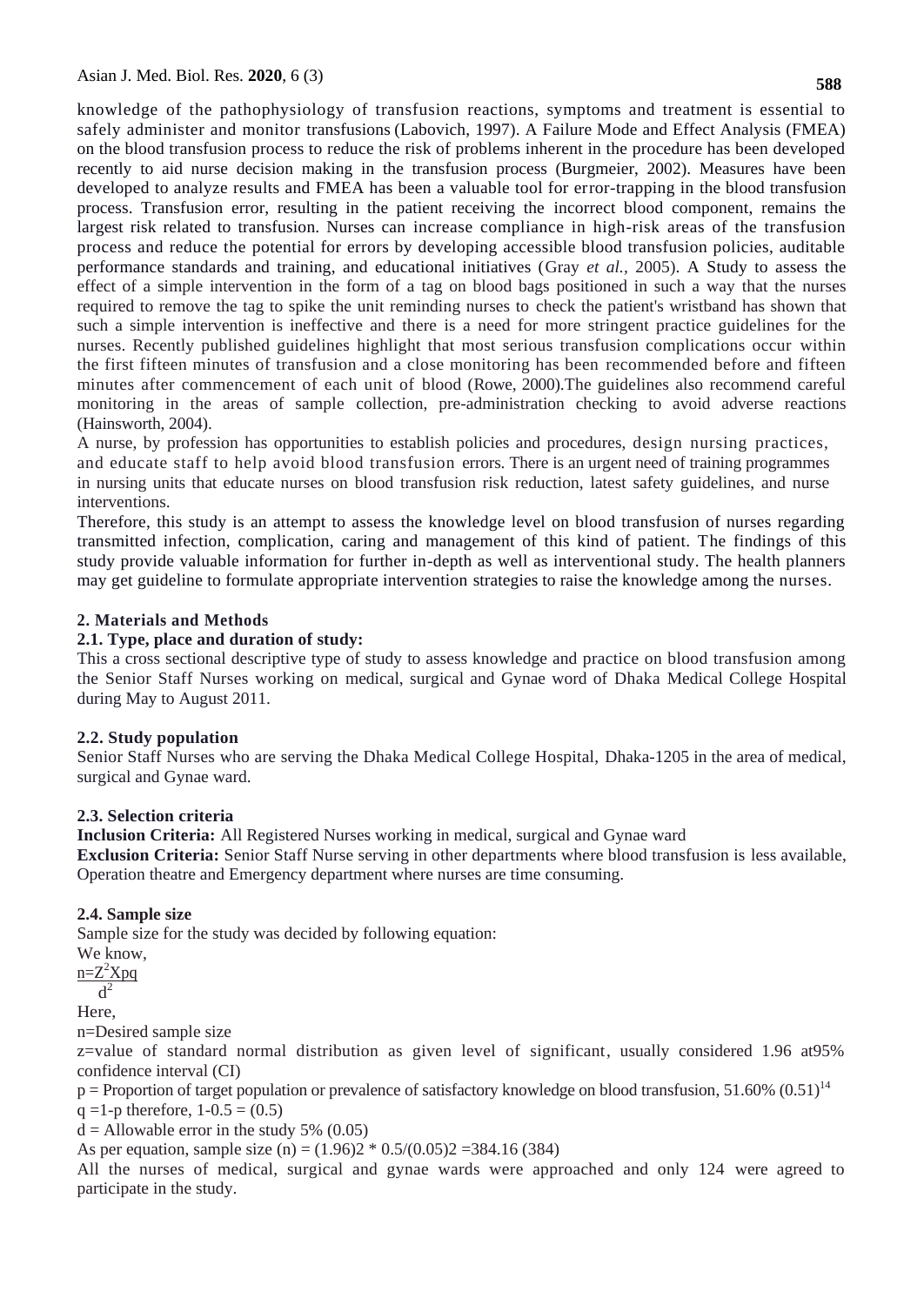#### **2.5. Sampling technique**

Purposive sampling technique (All the nurses of medical, surgical and Gynae wards were approached to participate in the study and those to agreed were included in the study up to the desired sample size).

### **2.6. Data collection instrument**

An interview scheduled in Bangla was used to collect the data. After pretesting at the Infectious Disease Hospital (IDH) Mohakhali, Dhaka, it was reviewed and necessary correction was made.

### **2.7. Data collection**

Data were collected by face to face interview and practice parts will be observed by the researcher.

### **2.8. Data analysis**

After completion of data collection these were checked, verified and edited for consisting to reduce error. Descriptive and statistical methods were used in analyzing the data. The important variable were considered and analyzed to fulfill the objective of the study. The results were calculated from tabulated column.

### **2.9. Ethical issue**

Permission from ethical review committee of State University of Bangladesh was taken and informed consent was obtained prior to the interview.

### **3. Results**

### **3.1. Socio-demographic and economic characteristics**

Among the respondents highest number was found in the age group of above 40 years (54.8%), followed by in age group 36-40 years (35.5) and lowest (0.8%) was in above 26-30years. In this study, the number of female far outweighed the number of male. Out of total 124 respondents 97.6% were female and only 2.4% were male. Out of 124 respondents, 98% were married whereas only 2% were unmarried. Most of the respondents belonged to Islam (80%); number of Hindu respondents stood at 17% and the number of Christian respondents was 3%. About 50.8% of the respondents had job experience ranging from 11 to 15 years. This was closely followed by the respondents having job experience over 20 years was 34.7%. The number of respondents who had job experience between 6 and 10 years stood at 11.3% whereas this figure accounted for only 3.2% for respondents who worked for 16 to 20 years. Details results are shown in Figure 1.



**Figure 1. Distribution of different socio-demographic factors (n=124).**

## **3.2. Distribution of the respondents by professional education**

In this study 100% of the respondents had diploma in nursing. This was closely followed by diploma in midwifery at which was 97.6%. The number of respondents having B.Sc in nursing stood at 21%. Only 2.4% respondent had professional education equivalent to midwifery.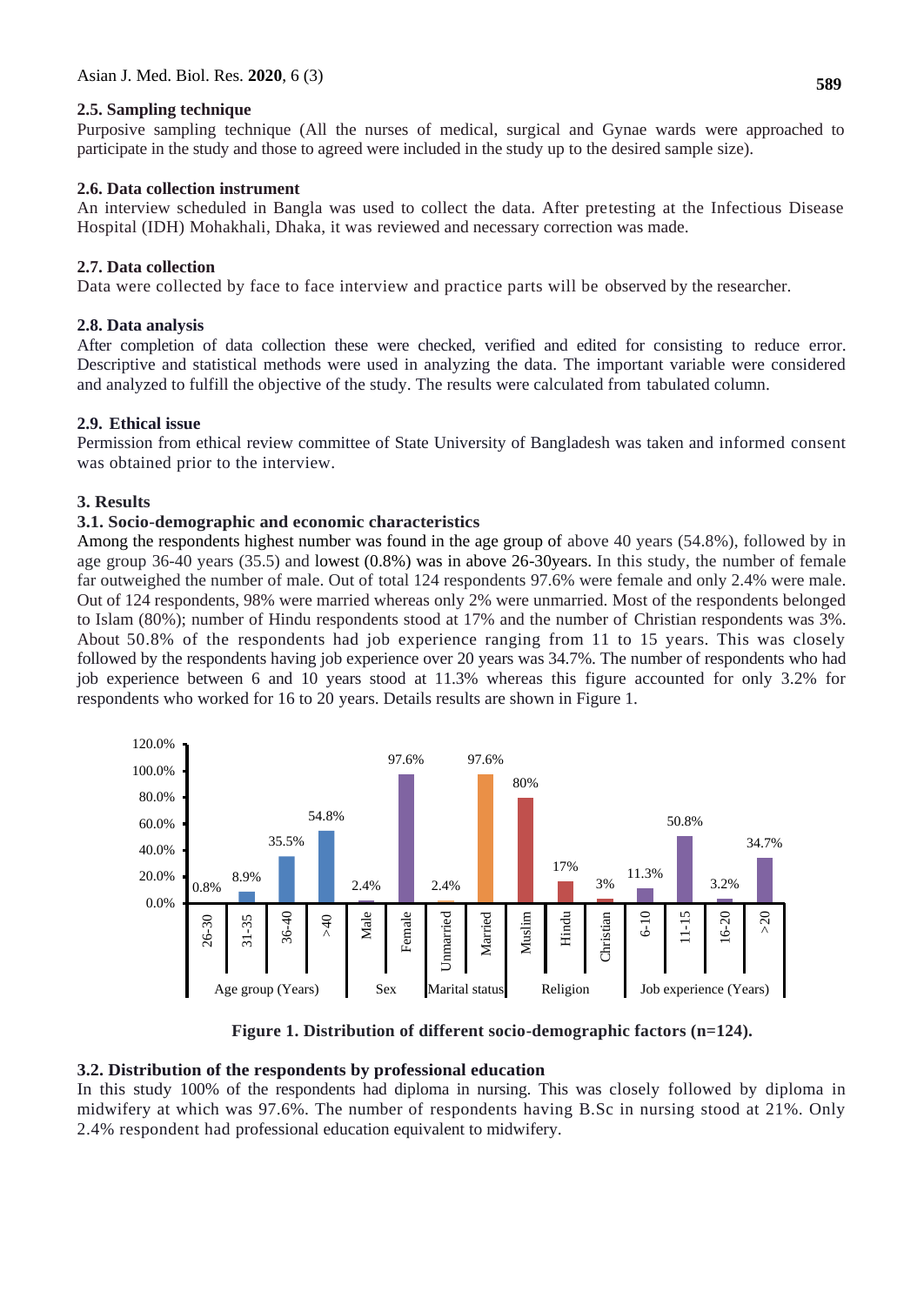#### **3.3. Training on blood transfusion (n=124)**

Out of 124 respondents 59% have training on blood transfusion and rest of (41%) no training on blood transfusion (Figure 2).



**Figure 2. Training on blood transfusion.**

About 32.3% of the respondents got training for six months before (Table 1). Again 18.5% of the respondents got training for 1 year before and a further 8.1% got training for 2 years before (Table 1).

| Table 1. Time of training of respondent on blood transfusion (n=73). |  |  |  |  |  |  |
|----------------------------------------------------------------------|--|--|--|--|--|--|
|----------------------------------------------------------------------|--|--|--|--|--|--|

| <b>Training Period</b> | Frequency $(n)$ | Percentage $(\%)$ |  |
|------------------------|-----------------|-------------------|--|
| 6 month ago            | 40              | 32.3              |  |
| 1 year ago             | 23              | 18.5              |  |
| 2 Years ago            | 10              | -8.1              |  |
| <b>Total</b>           | 73              | 100.0             |  |

A large number of respondents mentioning HBsAg comprised 65.3%, another 53.2% mentioned VDRL in this regard. In contrast, only about 7.3% stated that HBC can be seen through screening. Among the respondents, almost 96.0% said that blood group was checked on bags before blood is given to patients. A further 39.5% mentioned that screening result is needed to consider before blood transfusion. However, 0.8% did not say anything in this regard. A significant number of the respondents comprising almost 88.7% mentioned that whether shivering is present or not is important to notice during blood transfusion. This was closely followed by skin rash at 83.1%. Among the respondents 89.5.1% of the respondents mentioned that HIV and 90.3% Hepatitis B are the diseases that spread through blood. Details results are shown in Figure 3.



**Figure 3. Different things to be considered during to blood transfusion.**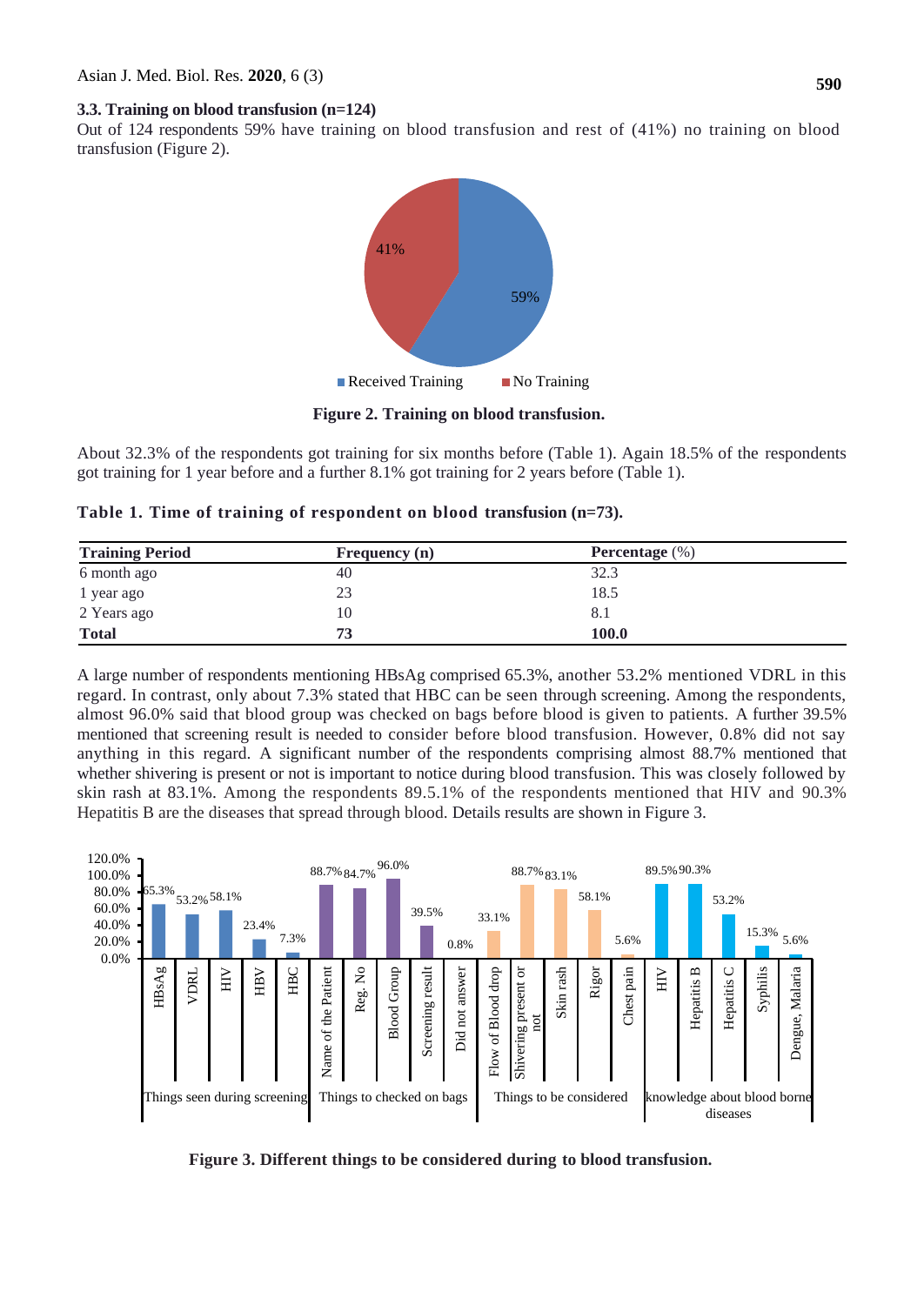#### Asian J. Med. Biol. Res. **2020**, 6 (3)

#### **3.4. Respondent's knowledge about preventive measures**

Among the respondents almost 48.4% stated transfuse screened blood as a preventive measure to fix problems regarding blood transfusion. Around 5.6% of the respondents mentioned maintaining proper system of blood transfusion as a measure. A few respondents comprising almost 4.0% said that difficulties due to blood transfusion can be prevented by controlling blood transfusion related side effect (Table 2**)**.

#### **Table 2. Respondent's knowledge about preventive measures (n=124).**

| <b>Preventive measures</b>                    | Frequency | Percentage $(\% )$ |
|-----------------------------------------------|-----------|--------------------|
| Transfuse screened Blood                      | 60        | 48.4%              |
| Maintain proper system of blood transfusion   |           | 5.6%               |
| Control blood transfusion related side effect |           | 4.0%               |

#### **3.5. Knowledge on blood transfusion**

The distribution of the respondents having knowledge on blood transfusion is shown Figure 4. More than half of the respondents (57%) had moderate knowledge on blood transfusion. This was closely followed by good knowledge level at 41%. The number of respondents having poor knowledge stood at only 2%.



 **Figure 4. Respondents knowledge on blood transfusion (n=124).**

The knowledge level of the respondents on blood transfusion according to year of service was observed in this study; there is an association between knowledge level on blood transfusion and year of service. This association is statistically not significant having p value .074 (Fisher's Exact Test Value 10.60, p= 0.074).

#### **4. Discussion**

This was a cross sectional study and was carried out in Dhaka Medical College Hospital (DMCH) having blood transfusion patients and well organized blood bank. The ages of the respondents were categorized in four different group's ranges from 26-55 years with highest age group in above 40 years. As we observed in this study almost all respondents were female and married (97.6%). Gerrard (2006); Heddle (2006) observed similar findings.

The level of professional education achieved by the respondents. Interestingly 100% of the respondents had diploma in nursing. This was closely followed by diploma in midwifery. But it was found in another study that grades of the nursing profession and training in blood transfusion medicine within Europe, most nurses receive pre-registration training in college or university level nursing schools (Saillour-Glenisson *et al.,* 2002; Simmons, 2003).). Two to four years training in the various disciplines of nursing contains a variety of curricula in basic blood transfusion, clinical indications and optimal use of blood products in medical conditions and in surgery (Hewitt, 2005; Aslani *et al.,* 2010).

Post graduate training to promote quality and safety in blood transfusion is usually organized by scientific societies and locally by academic of national health system institutions. In the study a six month training course in a regional blood transfusion center is mandatory in Greece for all nurses and technicians working in a hospital blood bank (Smith *et al.,* 2010; Nurhan *et al.,* 2000).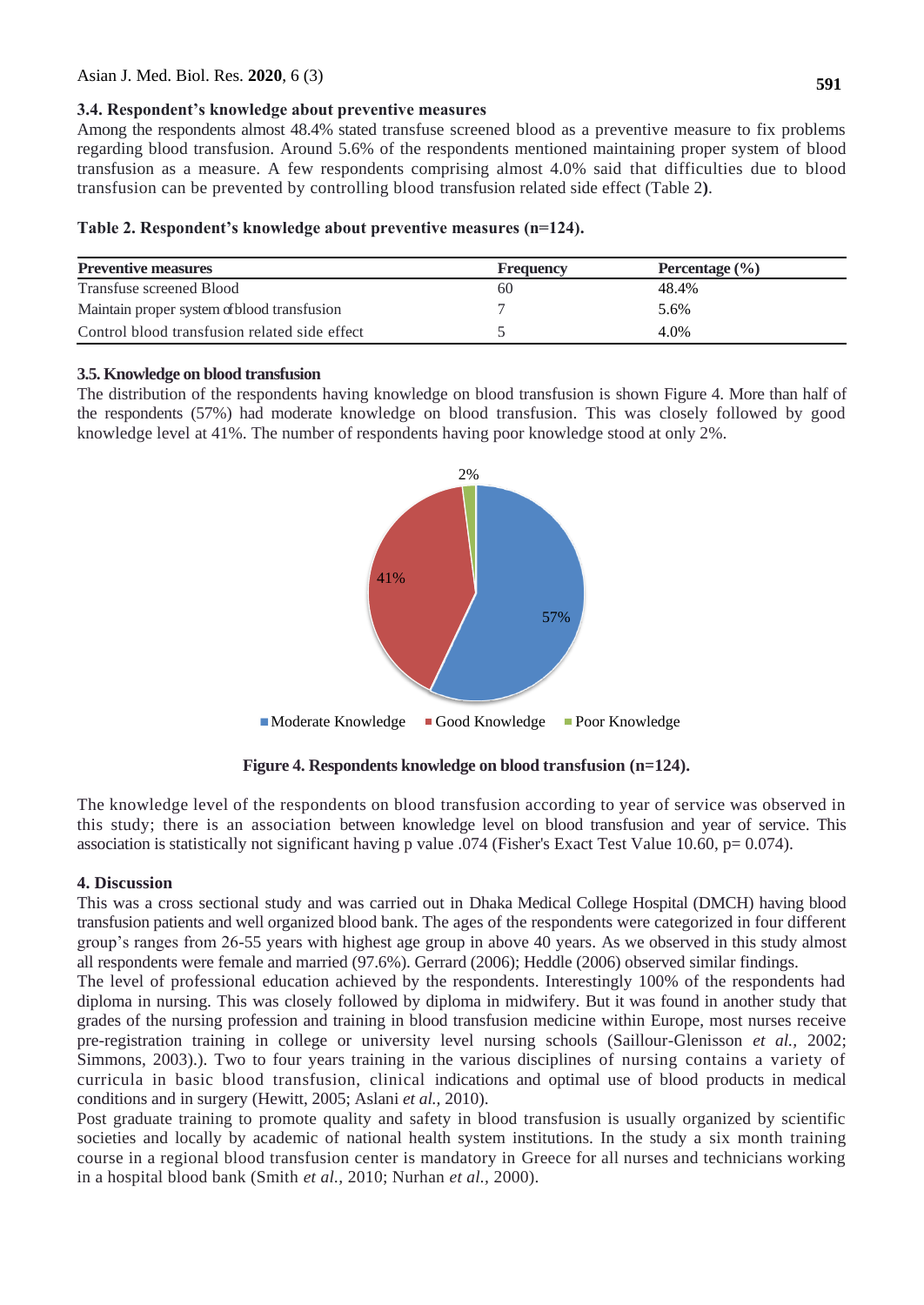Tabiee *et al.* (2001) stated in their study in Turkey conducted a study; there was a statically significant relation between the experience and knowledge scores, but not between the experience and practice scores, similar findings were observed in this study.

A large number of respondents mentioning HBsAg, VDRL and HIV which is parallel to the Reza *et al.* (2009). In this study, among the respondents almost all (96%) said that blood group should be checked on bags before blood is given to patients. Restructuring the pre-registration nurses, education curricula and evaluating and monitoring good transfusion practice of nurses both within the blood establishment and in the hospital should be considered by the national authorities of the member states. For this purpose, cooperation between the health authorities, nursing schools and academic institutions in required (Saillour-Glenisson *et al.,* 2002; Murphy et al., 2007). There are several things which need attention during blood transfusion. A significant number of the respondents mentioned that whether shivering is present or not is important to notice during blood transfusion.

This current study found that more than half of the respondents (57%) had moderate knowledge on blood transfusion. This was closely followed by good knowledge level at 41%. The number of respondents having poor knowledge stood at only 2%. Study conducted in Ankara, Turkey found that against a total score of 100. None of the participating nurses achieved a score of 100, and only a few had scores higher than 50 (Bryan, 2002; Burgmeier, 2002; Mole *et al.,* 2007). There was a statistically significant relation between the experience and knowledge scores, but not between the experience and practice scores. Study by Tabiee *et al.* (2001) found the mean score of knowledge as 16.52±5.3, 47.1% of the samples got the 'weak' grade and 4.8% gained a good score.

#### **5. Conclusions**

This study revealed that nurses had moderate knowledge, particularly regarding things to be considered during blood transfusion, which is the most frequent cause of blood transfusion reactions, as well as regarding immunological blood transfusion reactions. The study results emphasize the need for more frequent in-service training for nurses working in hospital. These results may assist with designing educational programs to promote safe blood transfusion in clinical practice. Designing educational programs and ensuring the availability of trained nurses in the clinical area is likely to update the nurses' knowledge and skills.

#### **Conflict of interest**

None to declare.

#### **References**

Aslani Y, S Etemadyfar and K Noryan, 2010. Nurses' knowledge of blood transfusion in medical training centers of Shahrekord University of Medical Science in 2004. Iran. J. Nurs. Midwifery Res., 15: 141-144.

Bryan S, 2002. Hemolytic transfusion reaction: safeguards for practice. J. Perianesth. Nurs., 17: 399-403.

- Burgmeier J, 2002. Failure mode and effect analysis: an application in reducing risk in blood transfusion. Jt. Comm. J. Qual. Improv., 28: 331-339.
- Gerrard R, 2006. Good practice guidance for the dissemination of patient information leaflets on blood transfusion. Blood Matters*.* Autumn, 20: 6-7.
- Gray A, C Howell and E Pirie, 2005. Improving blood transfusion: a patient-centred approach. Nurs. Stand., 19: 38-42.

Hainsworth T, 2004. Guidance for preventing errors in administering blood transfusions. Nurs. Times, 100: 45.

Heddle NM, 2006. Evidence-based decision making in transfusion medicine. Vox. Sang., 91: 214-220.

- Hewitt PE, 2005. Medicolegal aspects. In Murphy MF, Pamphilon DH (Eds) *Practical Transfusion Medicine.*  Second edition. Blackwell Publishing, Oxford, 274-279.
- Labovich TM, 1997. Transfusion therapy: nursing implications. Clin. J. Oncol. Nurs., 1: 61-72.
- Mole LJ, G Hogg and S Benvie, 2007. Evaluation of a teaching pack designed for nursing students to acquire the essential knowledge for competent practice in blood transfusion administration. Nurse Educ. Pract.,7: 228-37.
- Murphy MF, AC Casbard, S Ballard, IA Shulman, N Heddle, JP Aubuchon, S Wendel, A Thomson, T Hervig, K Downes, PM Carey and WH Dzik, 2007. Prevention of bedside errors in transfusion medicine (PROBE-TM) study: a cluster-randomized, matched-paired clinical areas trial of a simple intervention to reduce errors in the pretransfusion bedside check. Transfusion, 47: 771-80.
- Nurhan B and E Fethiye, 2000. Blood transfusion knowledge and practice among nurses in Turkey. J. Intraven. Nurs., 23: 310-317.